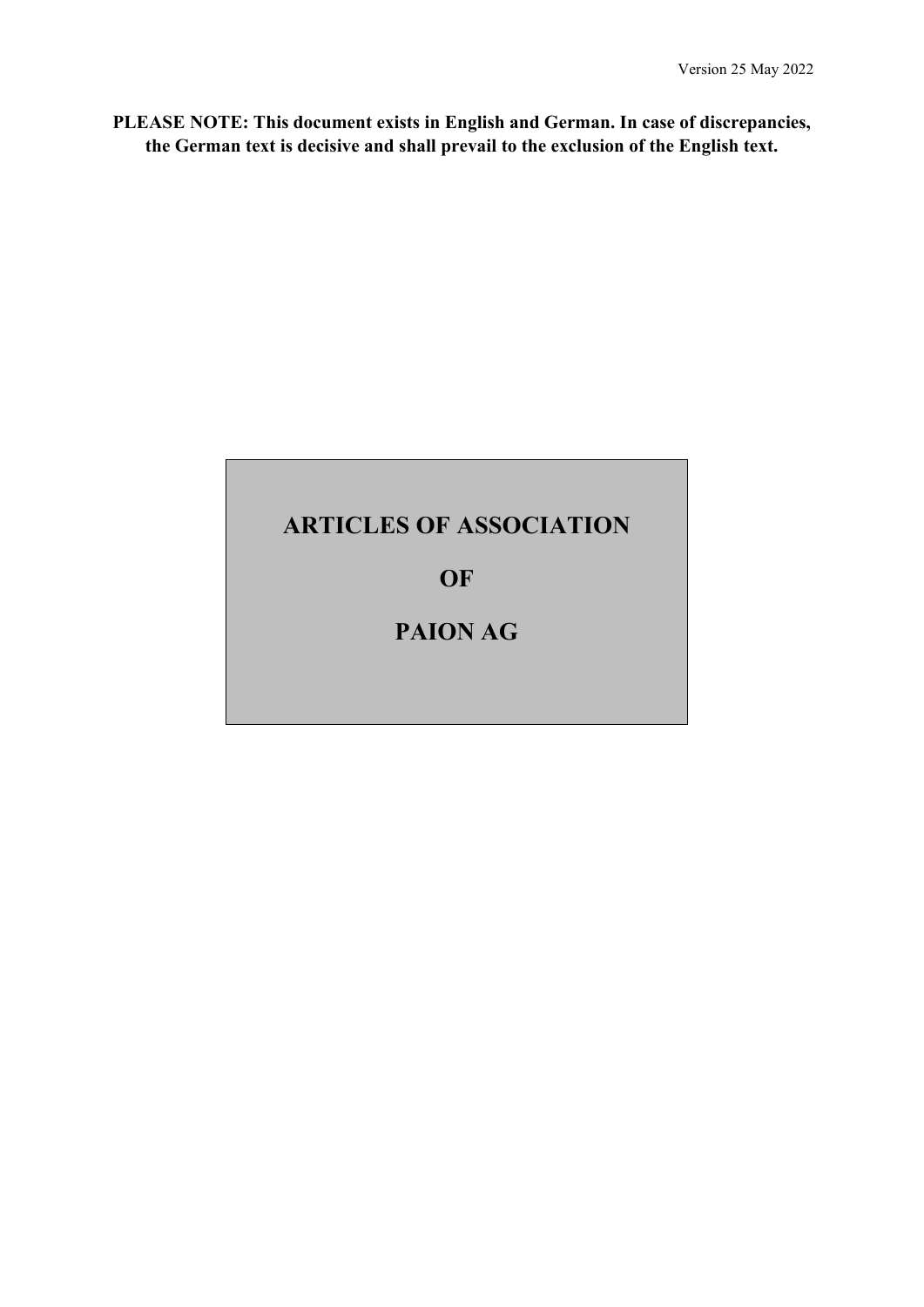### **A. GENERAL**

### **Section 1 NAME, REGISTERED OFFICE OF THE COMPANY**

(1) The Company bears the name

### PAION AG.

(2) The Company's registered office is in Aachen.

### **Section 2 OBJECT OF THE COMPANY**

- (1) The objects of the Company are research, development, production, sales and marketing of pharmaceutical and medical products.
- (2) The Company may do anything and engage in any business which it deems necessary and useful to achieve and realize its object as defined in paragraph (1). In particular, it may establish branch offices in Germany and abroad and found, acquire or invest in companies of the same or a similar nature, carve out parts of its business to associated companies including joint ventures with third parties, dispose of holdings in companies, enter into Company agreements and/or restrict itself to managing the investment(s).

### **Section 3 PUBLICATION OF NOTICES AND INFORMATION**

- (1) Notifications by the Company will be published in the Electronic Federal Gazette issued by the Federal Republic of Germany unless the law stipulates the disclosure of notifications in a different publication.
- (2) The Company may send shareholders information via remote data transmission, and via electronic media in particular, subject to their consent.

### **B. CAPITAL STOCK AND SHARES**

### **Section 4 CAPITAL STOCK**

(1) The Company has a capital stock of EUR 71,336,992.00 (in words: seventy-one million, three hundred -thirty-six thousand, nine hundred ninty-two Euros).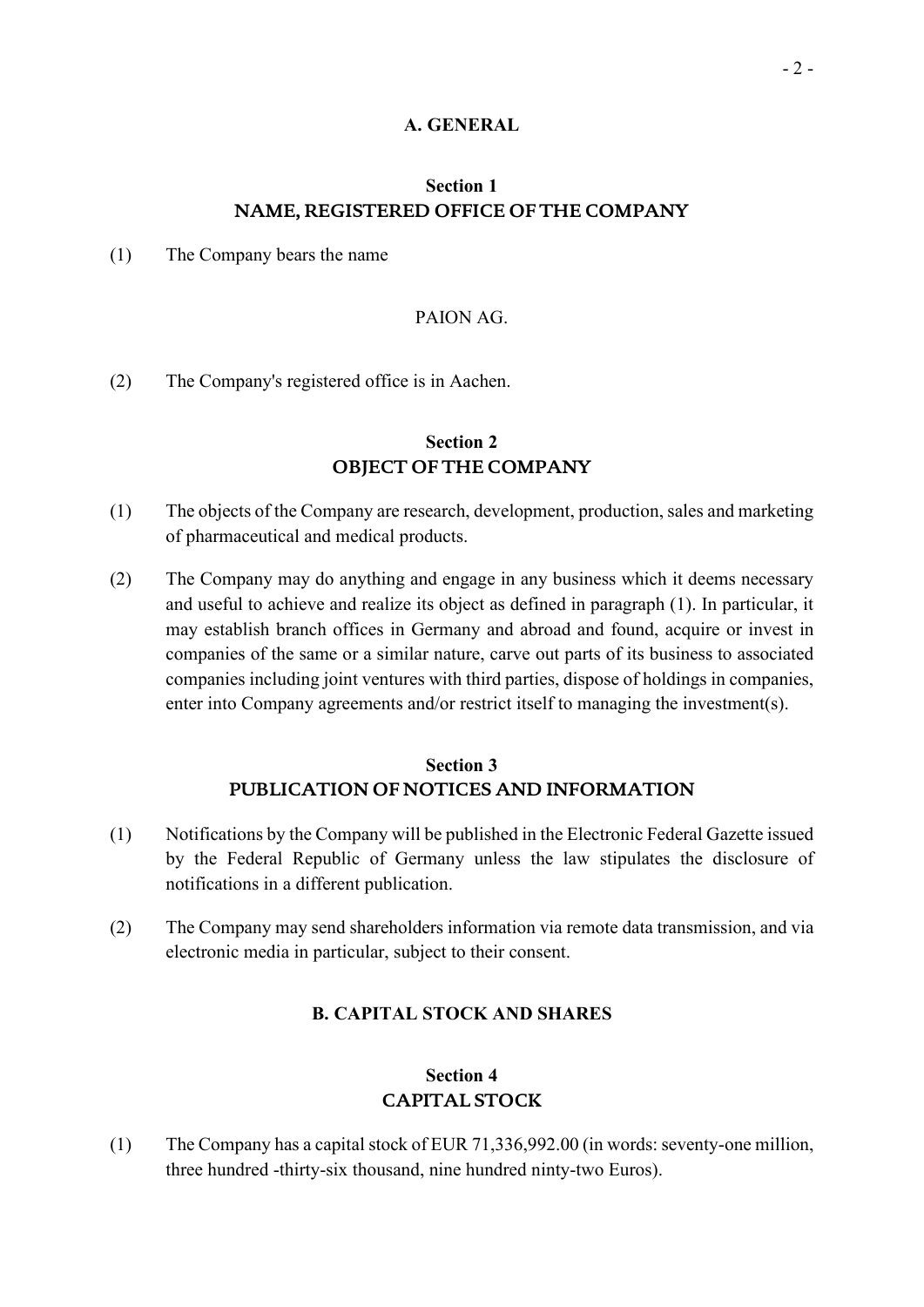- (2) The share capital is divided into 71,336,992 shares with no par value.
- (3) The Management Board, with the approval of the Supervisory Board, is authorized to increase the Company's share capital by a total of up to EUR 35.668.496.00 by issuing up to 35.668.496 new bearer shares with no-par value (Stückaktien) in one or more tranches against contribution in cash and/or in kind through 26 May 2026 (Authorized Capital 2021).

The shareholders must generally be granted subscription rights. The shares may also be assumed by one or more banks with the obligation to offer these to shareholders of the Company for subscription (so-called indirect subscription rights), in accordance with Section 186 para. 5 of the AktG. However, the Management Board, with the approval of the Supervisory Board, is entitled to exclude shareholders' subscription rights for one or more capital increases under the Authorized Capital 2021,

- a) in order to exclude fractional amounts from subscription rights;
- b) insofar as it is required in order to grant a subscription right to no-par value bearer shares in the Company to holders or creditors of convertible bonds (Wandelschuldverschreibungen), option bonds (Optionsschuldverschreibungen), profit participation rights (Genussrechten) and/or participating bonds (Gewinnschuldverschreibungen) (or any combination of those instruments) (in the following together "Bonds") with conversion or option rights (Wandlungs- oder Optionsrechten) or mandatory conversion or option features (Wandlungs- oder Optionspflichten) and which have been or are to be issued by the Company or a company which is dependent on the Company or in which the Company has a direct or indirect majority shareholding, to the extent the holders or creditors would be entitled to as shareholders after exercising the option or conversion rights, or after performance of a mandatory conversion or option;
- c) for the issuance of shares against cash contributions, if the issue price of new shares is not, within the meaning of Sections 203 paras. 1 and 2, 186 para. 3 sent. 4 AktG, substantially below the stock market price of shares already listed and the pro rata amount of the share capital attributable to the new shares issued under the exclusion of subscription rights in accordance with Section 186 para. 3 sent. 4 AktG does not exceed a total of 10% of the share capital, neither at the time at which this authorization becomes effective nor at the time at which it is exercised. This limitation of 10% of the share capital shall include shares that are issued for the fulfilment of Bonds with conversion or option rights or mandatory conversion or option features, provided these Bonds were issued in accordance with Section 186 para. 3 sent. 4 AktG or are issued during the term of this authorization. The same applies to other shares that can still be issued to service bonds with conversion or option rights or with conversion or option obligations during the term of this authorization, provided that these bonds were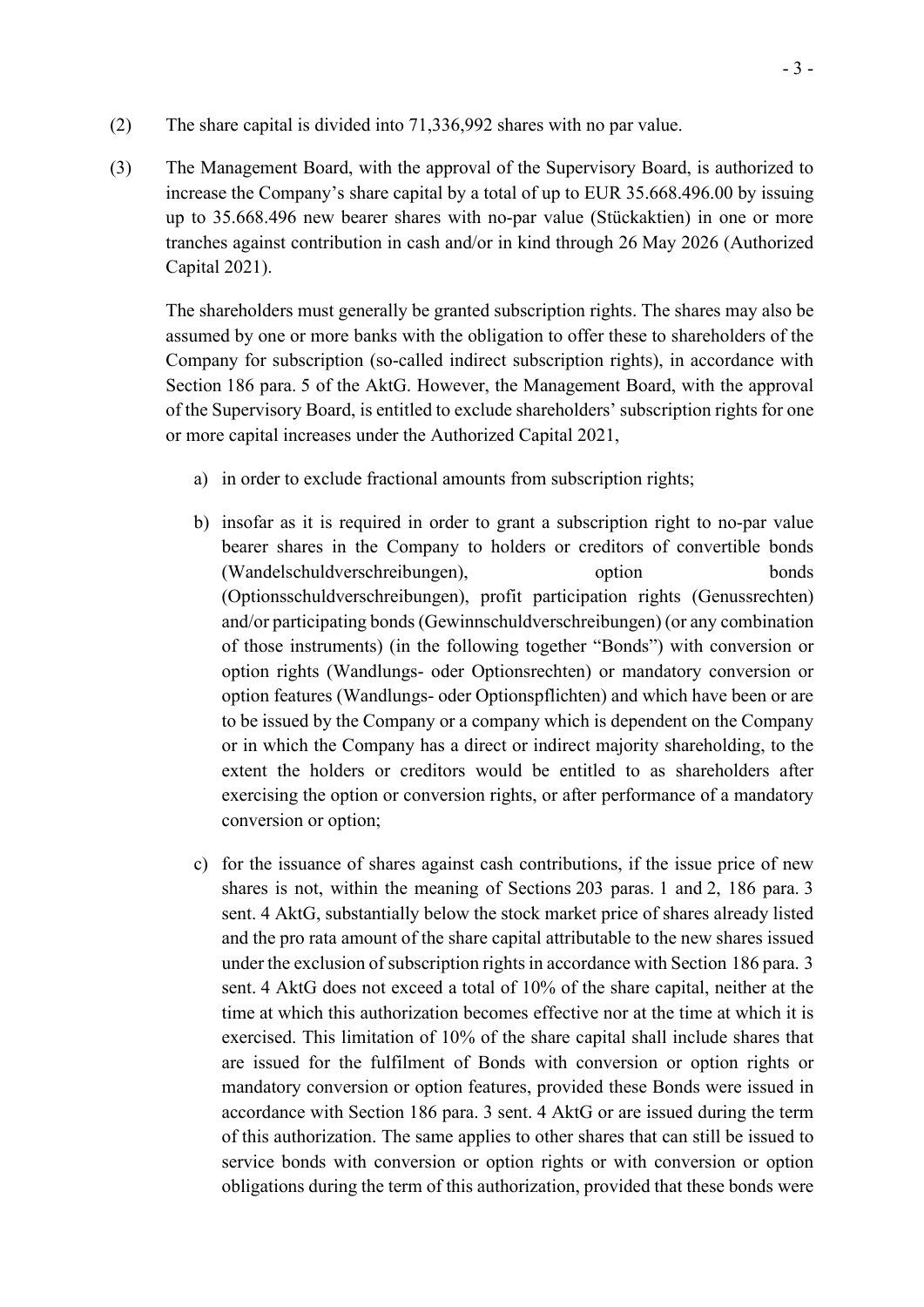issued in accordance with Section 186 para 3 sent. 4 of the AktG or are issued during the term of this authorization under the exclusion of subscription rights. The limit of 10% of the share capital shall further include those treasury shares of the Company which are issued during the term of this authorization under exclusion of the shareholders' subscription rights in accordance with Section 71 para. 1 no. 8 sent. 5 sub-sent. 2 in connection with Section 186 para. 3 sent. 4 AktG. Shares issued against cash contributions during the term of this authorization under the exclusion of shareholders' subscription rights pursuant to Section 186 para. 3 sent. 4 AktG (applied accordingly) on the basis of other corporate actions are likewise to be included in this limit of 10% of the share capital;

- d) insofar as is necessary to issue shares to persons who are or were in an employment relationship with the Company and/or its affiliated companies subject to the limitation that the proportionate share of the shares to be issued of the share capital must in total not exceed 5% of the share capital, neither at the time the authorization is adopted nor at the time it is exercised. The limit of 5% of the share capital shall also include treasury shares of the Company as well as shares of the Company from conditional capital which are issued to employees or members of management bodies of the Company or its affiliated companies during the term of this authorization;
- e) to issue shares against contributions in kind, particularly but not limited to this – for the purpose of (also indirectly) acquiring companies, parts of companies, investments in companies or other assets. This authorization to exclude subscription rights in the case of capital increases against contributions in kind is limited to an amount totaling 20% of the share capital neither at the time it comes into effect nor at the time it is used this authorization exceeds.
- (4) The Management Board is further authorized, with the approval of the Supervisory Board, to determine the other features of the shares and the terms for the issue of shares.

The Supervisory Board is authorized to amend the Articles of Association in accordance with the respective scope of share capital increase from the Authorized Capital 2021.

The share capital is conditionally increased by up to EUR 31,000,000.00 through the issue of up to 31,000,000 new no-par value bearer shares with participation rights (Gewinnberechtigung) (Conditional Capital 2021). The conditional capital increase serves the purpose of granting shares to the holders or creditors of convertible bonds (Wandelschuldverschreibungen), warrant-linked bonds (Optionsschuldverschreibungen), profit participation rights (Genussrechten) and/or participating bonds (Gewinnschuldverschreibungen) (or combinations of these instruments) (hereinafter collectively ("Bonds") issued under the aforementioned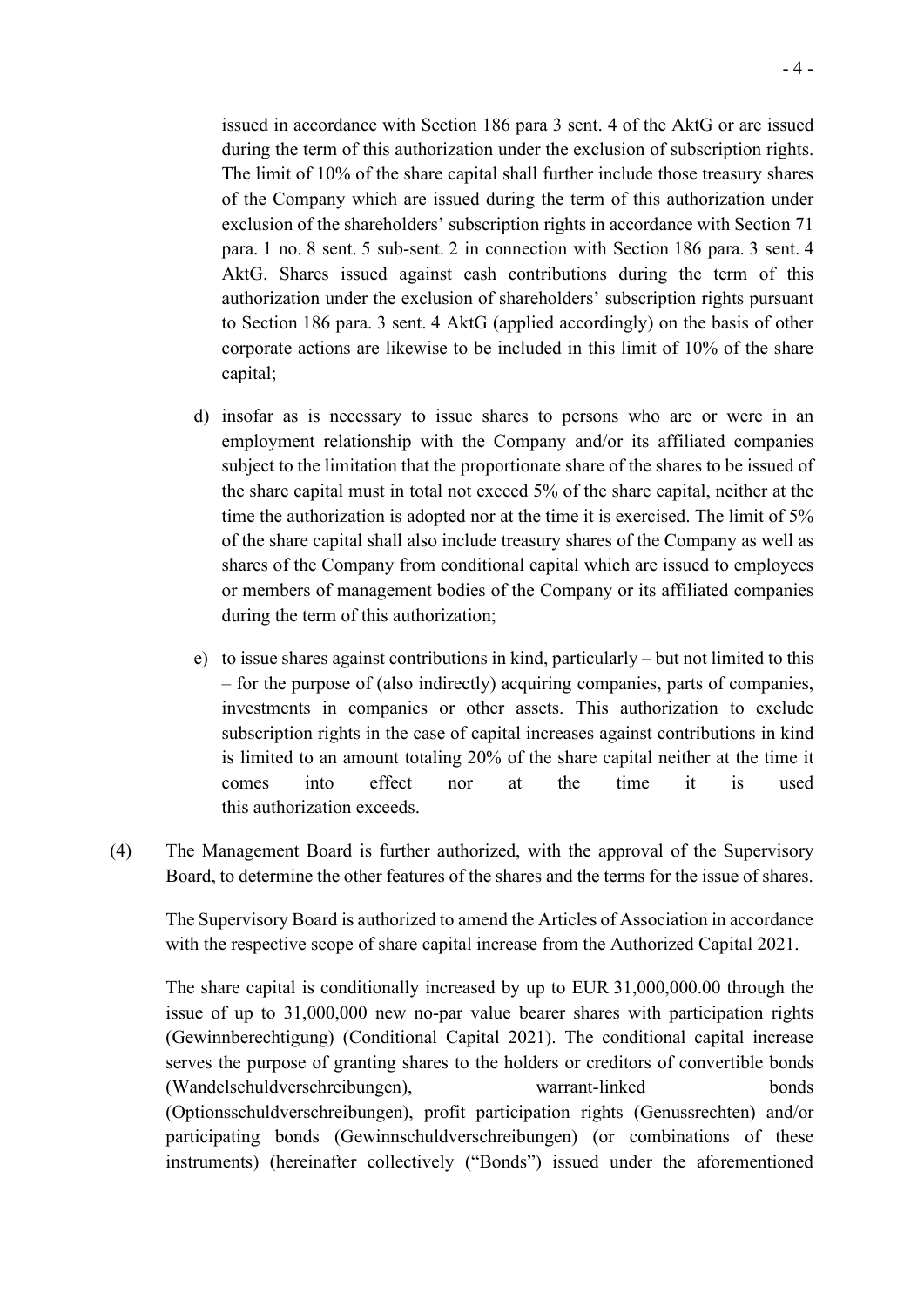authorisation resolution of 27 May 2021 in the event of the exercise of conversion or option rights or the fulfilment of conversion of option obligations.

The new shares are issued at the conversion or option price to be determined in each case pursuant to the aforementioned authorisation. The conditional capital increase shall only be effected insofar as the holders/creditors of Bonds issued or guaranteed by the Company, by a dependent company or by a company in which the Company directly or indirectly has a majority shareholding, under the aforementioned authorisation resolution of the Annual General Meeting exercise their conversion or option rights or fulfil the conversion or option obligations inherent to such Bonds, or insofar as the Company grants Company shares as a replacement for the payment of the sum due and insofar as the conversion or option rights or obligations are not satisfied by treasury shares, shares from authorised capital or other consideration.

The new shares bear dividend rights from the beginning of the financial year in which they are created due to the exercising of conversion or option rights, the fulfilling of conversion or option obligations or their granting in replacement of the payment of the sum due and continue to do so in the financial years that follow; by way of derogation, with the approval of the Supervisory Board and to the extent legally permissible, the Management Board may stipulate that the new shares shall bear dividend rights from the beginning of the financial year for which no resolution of the Annual General Meeting regarding the appropriation of the net profit had been passed at the time at which the conversion or option rights were exercised, the conversion or option obligations were fulfilled or the shares were granted in replacement of the sum due. With the approval of the Supervisory Board, the Management Board is authorised to stipulate the further details of effecting the conditional capital increase.

- (5) Intentionally omitted.
- (6) Intentionally omitted.
- (7) The share capital of the Company is conditionally increased by a further amount of up to EUR 676,626.00 by issuing a total of up to 676,626 new no-par value bearer shares (Conditional Capital 2010 I). The conditional capital increase will only be implemented to the extent that the holders of option rights issued under the Stock Option Plan 2010 exercise their option rights. The new shares shall carry dividend rights from the beginning of the fiscal year for which, at the time the subscription right is exercised, no resolution has yet been passed by the Annual General Meeting on the appropriation of net income. The Management Board is authorized, with the approval of the Supervisory Board, to determine the further details of the implementation of the conditional capital increase.
- (8) The share capital of the Company is conditionally increased by a further amount of up to EUR 530,010.00 by issuing a total of up to 530,010 new no-par value bearer shares (Conditional Capital 2014). The conditional capital increase will only be implemented to the extent that the holders of option rights issued under the Stock Option Plan 2014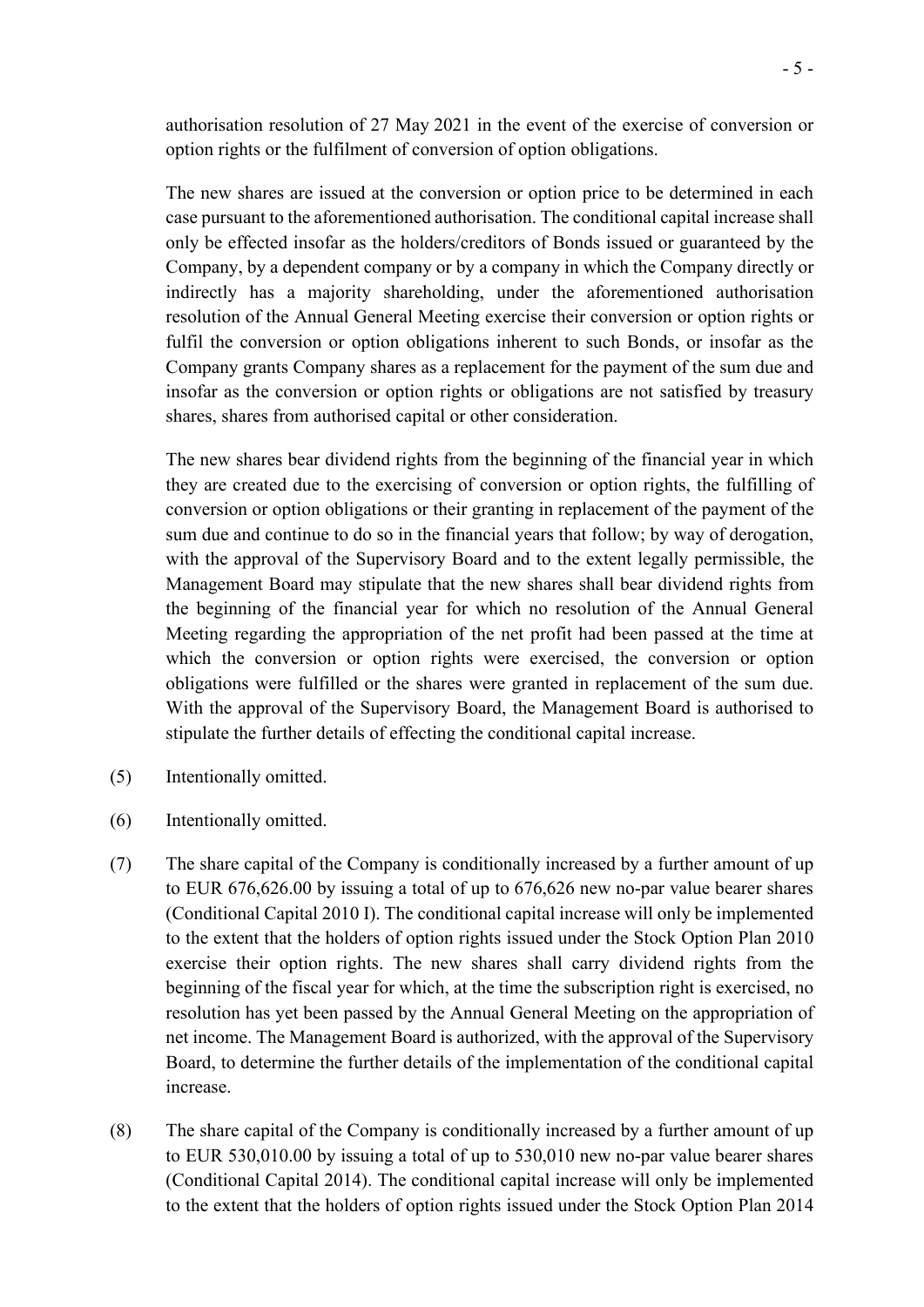exercise their option rights. The new shares will participate in the profits from the beginning of the financial year for which, at the time the subscription right is exercised, no resolution has yet been passed by the Annual General Meeting on the appropriation of net income. The Management Board is authorized, with the approval of the Supervisory Board, to determine the further details of the implementation of the conditional capital increase.

- (9) The share capital of the Company is conditionally increased by up to EUR 702,672.00 by issuing a total of up to 702,672 new no-par value bearer shares (Conditional Capital 2016). The conditional capital increase will only be implemented to the extent that the holders of option rights issued under the Stock Option Plan 2016 exercise their option rights. The new shares will participate in the profits from the beginning of the financial year for which, at the time the subscription right is exercised, no resolution has yet been passed by the Annual General Meeting on the appropriation of net income. The Management Board is authorized, with the approval of the Supervisory Board, to determine the further details of the implementation of the conditional capital increase.
- (10) The share capital of the Company is conditionally increased by up to EUR 806,250.00 by issuing a total of up to 806,250 new no-par value bearer shares (Conditional Capital 2018 II). The conditional capital increase will only be implemented to the extent that the holders of option rights issued under the Stock Option Plan 2018 exercise their option rights. The new shares will participate in the profits from the beginning of the financial year for which, at the time the subscription right is exercised, no resolution has yet been passed by the Annual General Meeting on the appropriation of net income. The Management Board is authorized, with the approval of the Supervisory Board, to determine the further details of the implementation of the conditional capital increase.
- (11) The share capital of the Company is conditionally increased by up to EUR 1,200,000.00 by issuing an aggregate of up to 1,200,000 new bearer shares of no par value (Conditional Capital 2020). The conditional capital increase shall only be implemented to the extent to which holders of option rights issued within the framework of the Stock Option Plan 2020 exercise such option rights. The new shares participate in the profits from the beginning of the financial year onwards for which, at the time of exercising the subscription right, the Annual General Meeting has not adopted any resolutions in respect of the appropriation of the retained earnings. The Management Board shall be authorized to determine the further details of the implementation of the conditional capital increase with the approval of the Supervisory Board. The Supervisory Board is authorized to amend Section 4 para. 11 of the Articles of Incorporation to reflect the relevant drawdown of the Conditional Capital 2020.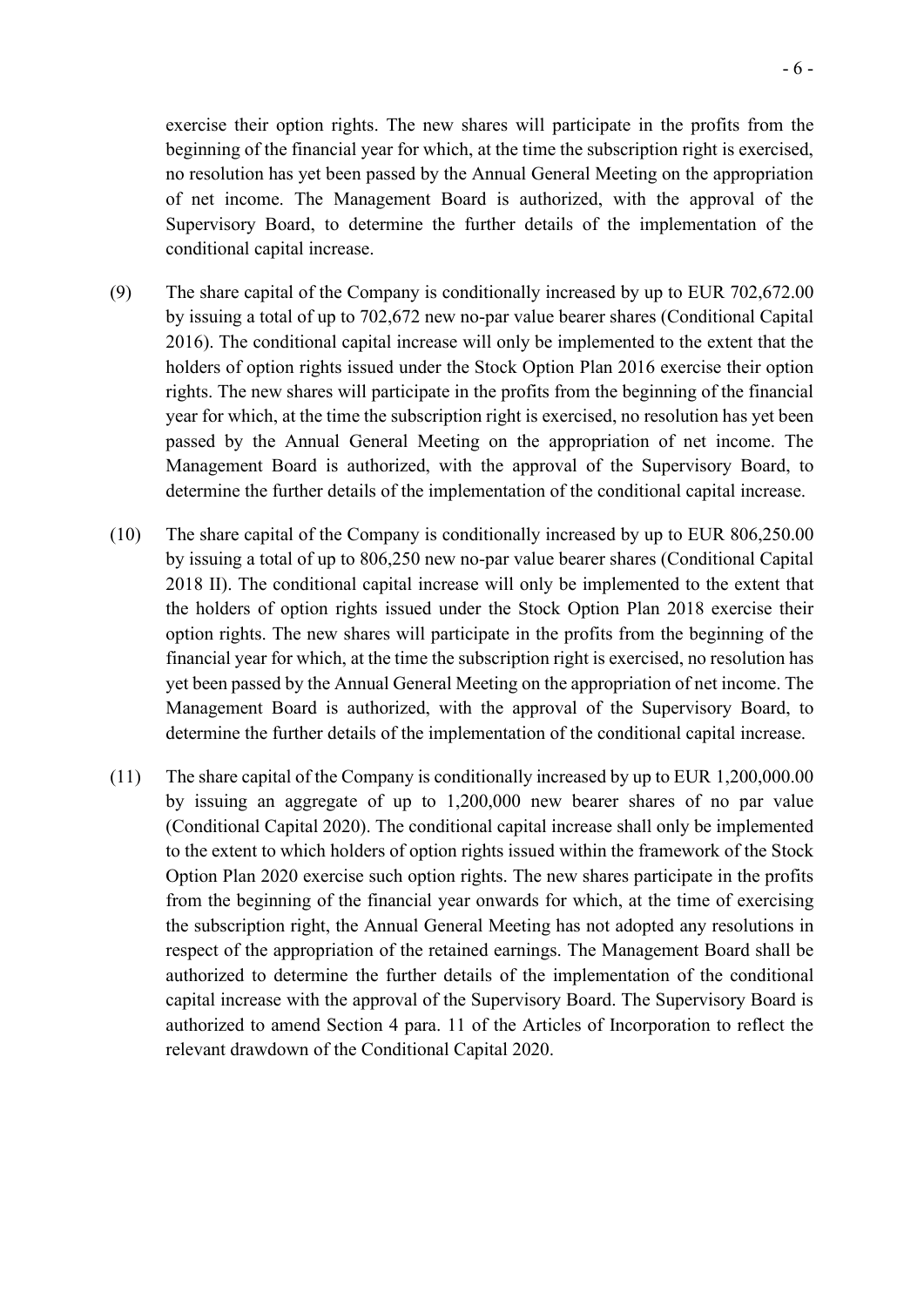### - 7 -

# **Section 5 SHARES**

- (1) Unit shares are issued to the bearer.
- (2) Should any resolution to increase the Company's capital not specify whether the new shares are to be bearer or registered, they will be bearer.
- (3) If the capital stock is increased, dividend entitlements for new shares may be determined contrary to Section 60 para. 2 German Stock Corporation Act.

### **Section 6 SHARE CERTIFICATES, EXCLUSION OF CERTIFICATE ISSUANCE**

- (1) The Management Board determines the form and content of the share certificates, as well as any dividend and renewal certificates. This also applies to any other securities the Company issues.
- (2) Shareholders are not entitled to demand issuance of share certificates or any dividend or renewal coupons, unless they must be issued under the rules applicable on a stock exchange to which the shares are admitted for trading. The Company may issue share certificates representing individual shares (individual shares) or multiple shares (collective shares).

### **C. CONSTITUTION AND MANAGEMENT OF THE COMPANY**

# **Section 7 EXECUTIVE BODIES**

The executive bodies of the company are as follows:

- The Management Board
- The Supervisory Board and
- The General Meeting

# **I. MANAGEMENT BOARD**

# **Section 8 COMPOSITION**

(1) The Management Board shall consist of one or several person(s). The Supervisory Board determines the number of members on the Management Board.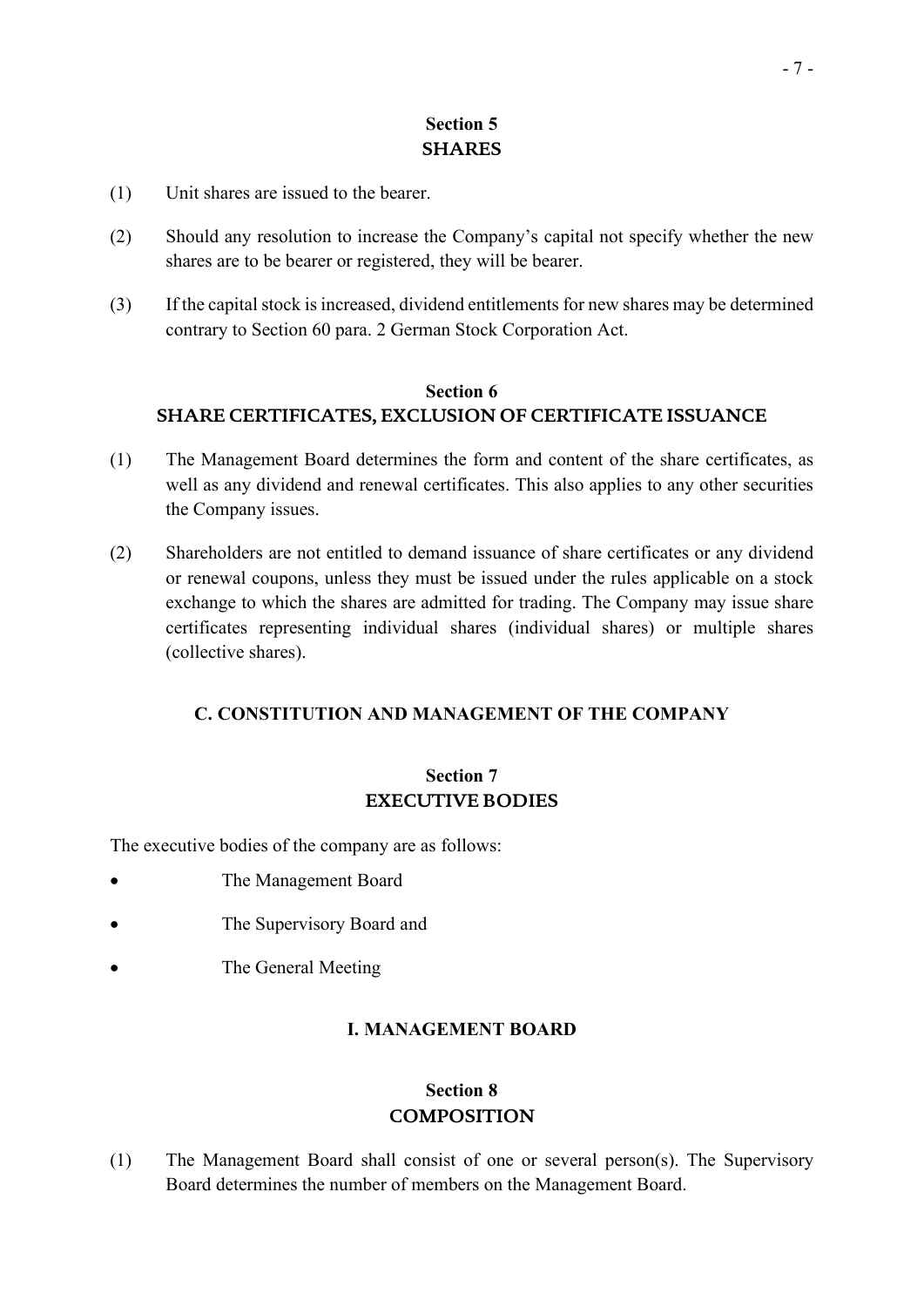(2) The Supervisory Board may appoint a member of the Management Board as CEO and one member as vice-chairman. Deputy Management Board members may be appointed.

#### **Section 9**

### **RESOLUTIONS BY THE MANAGEMENT BOARD, RULES OF PROCEDURE**

- (1) Votes on the Management Board are decided by a simple majority of the votes cast unless the Management Board's rules of procedure stipulate otherwise. Should a vote be tied, the chairman will have a casting vote; this does not apply if the Management Board is comprised of two people. He is also responsible for convening Management Board meetings.
- (2) The Management Board may set its own rules of procedure by unanimous vote, subject to the Supervisory Board's consent, insofar as the Supervisory Board does not exercise its own right to define rules of procedure. Any rules of procedure agreed by the Management Board must be approved by the Supervisory Board.

## **Section 10 REPRESENTING THE COMPANY**

- (1) The Company is represented by only one member of the Management Board if only one Management Board member is appointed; if the Management Board consists of several members, then the Management Board is represented:
	- jointly by two Management Board members or
	- by one Management Board member jointly with an authorized representative or
	- by only one Management Board member if a representative authority was granted by the Supervisory Board.
- (2) The Supervisory Board may release one or all members of the Management Board from the limitations of multiple representation (Section 181 option 2 of the German Civil Code (*Bürgerliches Gesetzbuch*, BGB)), without prejudice to the provisions of Section 112 German Stock Corporation Act.

### **Section 11 MANAGEMENT**

(1) The Management Board manages the Company under its own responsibility. It shall conduct the business in accordance with the statutory provisions, the Articles of Incorporation and the Management Board's rules of procedure and it shall company with any restrictions imposed thereby pertaining to the scope of its powers of management.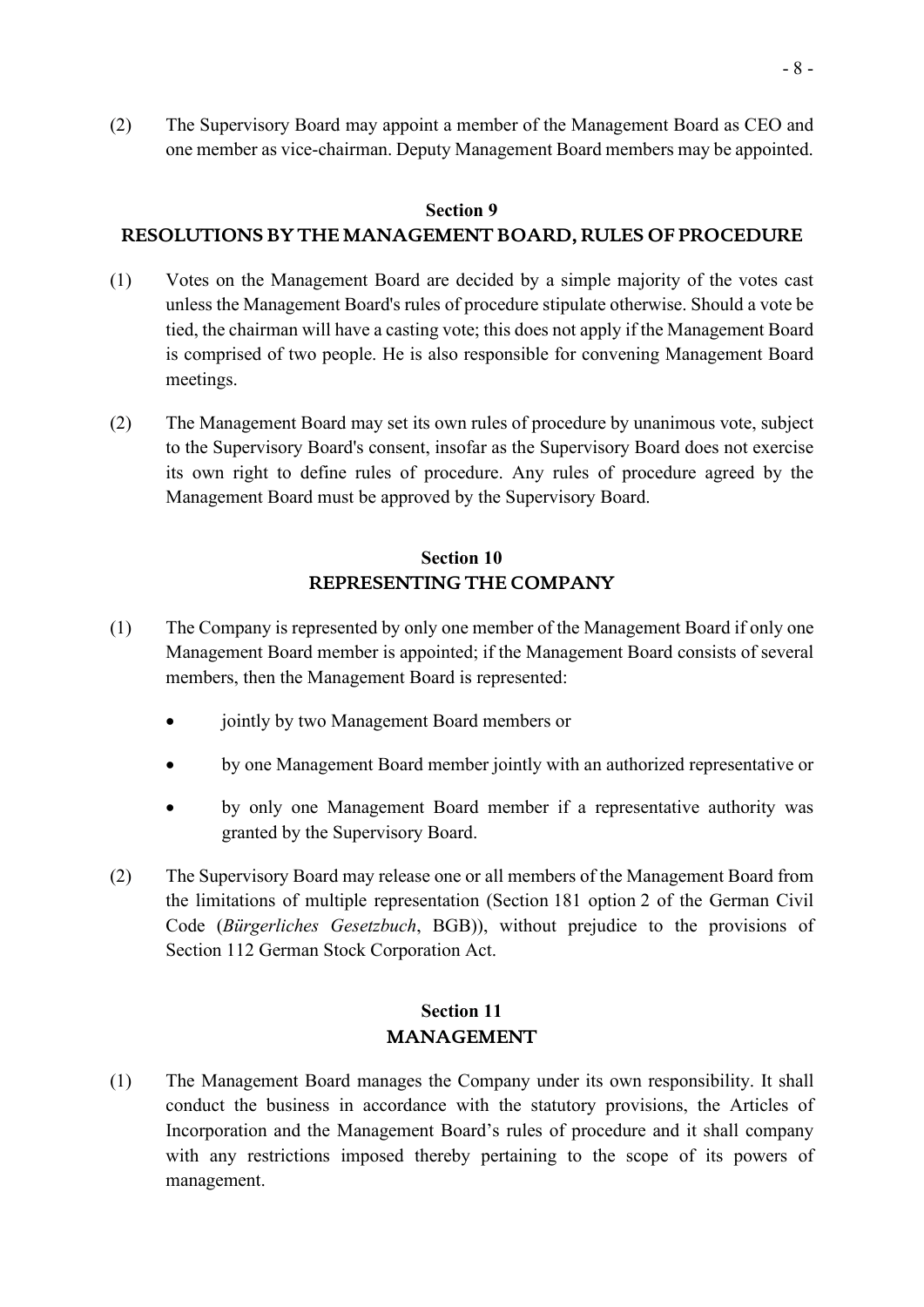- (2) The Management Board's rules of procedure stipulate those acts of management that require the Supervisory Board's consent.
- (3) The Management Board is obliged to keep the Supervisory Board informed on an ongoing basis to the extent required by law. In accordance with statutory provisions, further reporting obligations may be laid out in the Management Board's rules of procedure."

### **II. SUPERVISORY BOARD**

# **Section 12 COMPOSITION**

- (1) The Supervisory Board shall have five (5) members.
- (2) Supervisory Board members are appointed until the end of the General Meeting which adopts a resolution to formally approve the actions of the Supervisory Board in the fourth financial year following commencement of their term of office begins, unless the resolution appointing them specifies a shorter term of office. The financial year in which office is assumed is not counted. Should a Supervisory Board member depart before completion of the term of office, a successor will be appointed for the remainder of the term of office, unless the General Meeting resolves to appoint them for a longer term.
- (3) Ex-members of the Company's Management Board may not be members of the Supervisory Board if two Supervisory Board members are already ex-members of the Management Board. Supervisory Board members may not be directors of publicly listed companies or already hold five Supervisory Board appointments in publicly listed companies outside the group, or hold executive or advisory positions with major competitors of the Company. The statutory provisions regarding the composition and qualification of members of the Supervisory Board remain unaffected.
- (4) The General Meeting may appoint one or more replacement members for all Supervisory Board members who will become members of the Supervisory Board in the order in which they are appointed as soon as any Supervisory Board member retires from the Supervisory Board before their term of office ends, unless the General meeting appoints a successor before a Supervisory Board member retires. The term of office of replacement members succeeding to the Supervisory Board ends at the end of the General Meeting at which a successor to the departed Supervisory Board member is appointed or when the departed Supervisory Board member's term of office ends, whichever is the sooner.
- (5) Any Supervisory Board member may resign their office for no particular reason by giving the Chairman of the Supervisory Board and the Management Board at least one month's notice in writing. This period of notice may be waived if the Chairman of the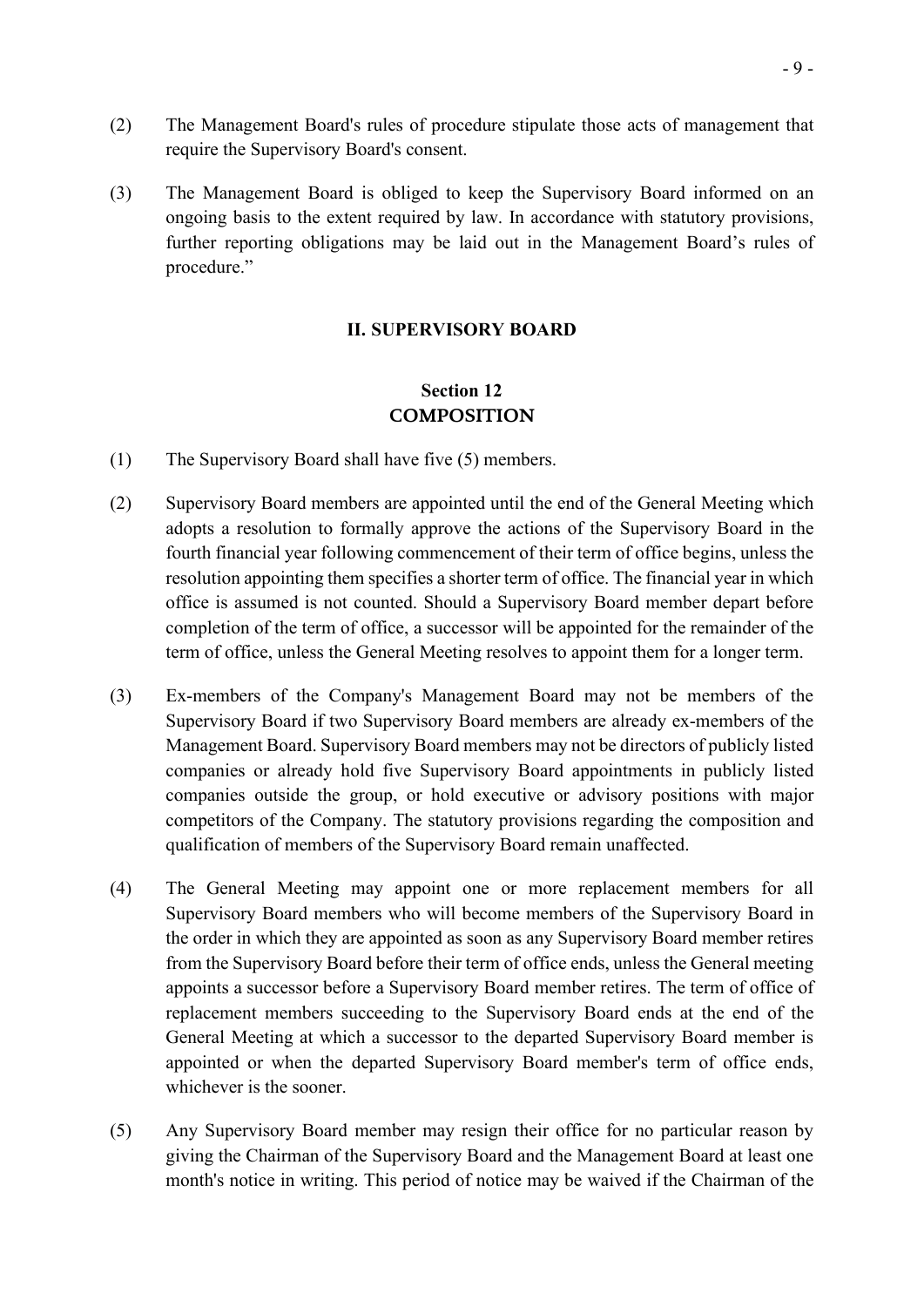Supervisory Board consents. They may resign their office with immediate effect for pertinent cause.

### **Section 13 CHAIRING THE SUPERVISORY BOARD**

- (1) The Supervisory Board will appoint a Chairman and Vice-chairman from amongst its numbers. Insofar as a shorter term was not agreed upon during their election, the Chairman and the Vice-chairman's term of office corresponds to their term of office as members of the Supervisory Board.
- (2) Should no simple majority be obtained when electing the Chairman or his deputy in the first round of voting, a more limited election will be held between the two applicants who obtained the most votes. Should the second round vote be tied, the vote of the oldest member of the Supervisory Board will count twice.
- (3) Should the Chairman leave office before his term of office ends, this will not affect his deputy's term of office, and vice versa. Should the Chairman or deputy leave office before their term of office ends, the Supervisory Board will elect a new Chairman or Vice-chairman for the departing member's remaining term of office.
- (4) The Chairman of the Supervisory Board, or, his deputy should he be incapacitated, chairs Supervisory Board meetings, and decides the order of the agenda and the voting rules. The Chairman, or his deputy should he be incapacitated, issues declarations by the Supervisory Board and its committees on the Supervisory Board's behalf. The Chairman and his deputy may also receive notices intended for the Supervisory Board.

### **Section 14 RULES OF PROCEDURE**

The Supervisory Board may stipulate its own rules of procedure to the extent permitted by law and these Articles of Association.

# **Section 15 SUPERVISORY BOARD MEETINGS**

- (1) The Supervisory Board should meet every calendar quarter and must meet twice in any calendar half-year. Furthermore, the Supervisory Board shall meet as often and as soon as is in the Company's best interest.
- (2) Supervisory Board meetings are convened by the Chairman, or by his deputy if he is incapacitated. They may be convened in writing, by fax, telephone or e-mail, at 14 days' notice, not including the date on which the notice of meeting is sent and the date of the meeting itself. The Chairman may reduce the notice period in an emergency if the notice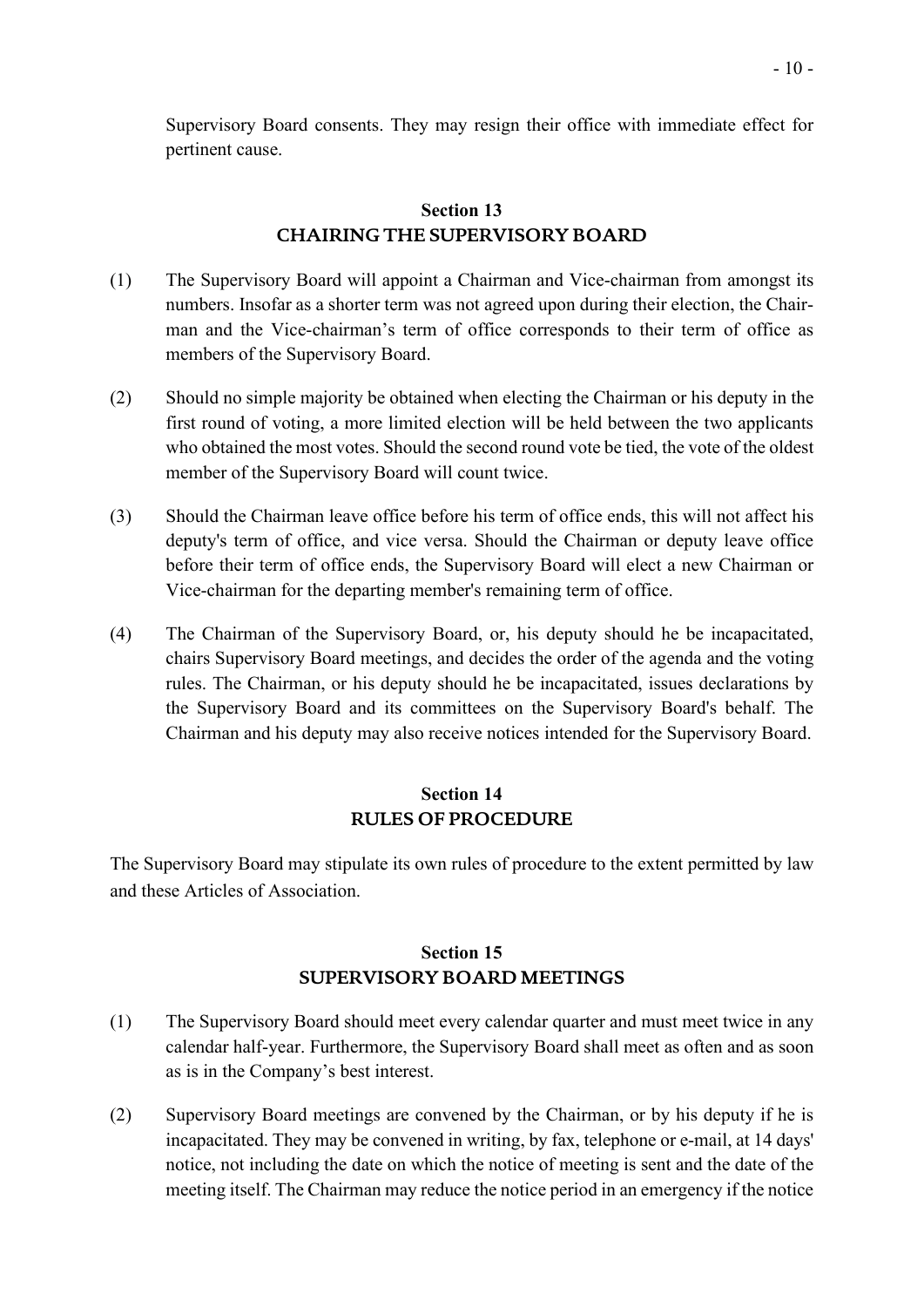of meeting has demonstrably reached all Supervisory Board members. The Chairman may suspend or defer meetings once called.

- (3) Notices of meetings must be accompanied by details of the agenda. Applications for resolutions must be submitted in good time and in a form that permits written voting.
- (4) No amendments or additions may be made to the agenda once the notice period for convening a meeting ends unless none of the Supervisory Board members object.
- (5) The Supervisory Board is quorate if not less than half its members, and not less than three members, including the Chairman or deputy, participate in the adoption of resolutions. Members are deemed to participate in the adoption of resolutions even if they abstain from voting. If Supervisory Board members are absent, they may participate in the adoption of resolutions by the Supervisory Board by submitting written votes through other Supervisory Board members.

## **Section 16 RESOLUTIONS BY THE SUPERVISORY BOARD**

- (1) Supervisory Board resolutions are generally adopted at meetings. Resolutions on items not included in the agenda as communicated with notices of meetings cannot be adopted unless no members object. In that event, any members who are absent must be given an opportunity of objecting to the adoption of a resolution retrospectively within such a reasonable period of time as the Chairman may decide; the resolution will then only be binding if no absent member objects to it within the time allowed.
- (2) Outside meetings, resolutions may be adopted in writing, by telephone, fax or e-mail if determined so by the Chairman and if at least half of the members of which the Supervisory Board shall consist take part in the passing of the resolution. Resolutions are also permitted by way of transmitting votes through use of different communication channels as well as by votes being partially cast in the meeting and partially cast – also afterwards – through other permitted communication channels by absent members. The Chairman shall determine a reasonable time period for casting votes. The Supervisory Board members shall have no right to object against the orders made by the Chairman pursuant to this Section 16.2. The Chairman will record resolutions adopted outside meetings in writing and communicate them to all Supervisory Board members.
- (3) Resolutions by the Supervisory Board require a simple majority of the votes cast unless another majority is required by law. This also applies to elections. Abstentions count as votes against.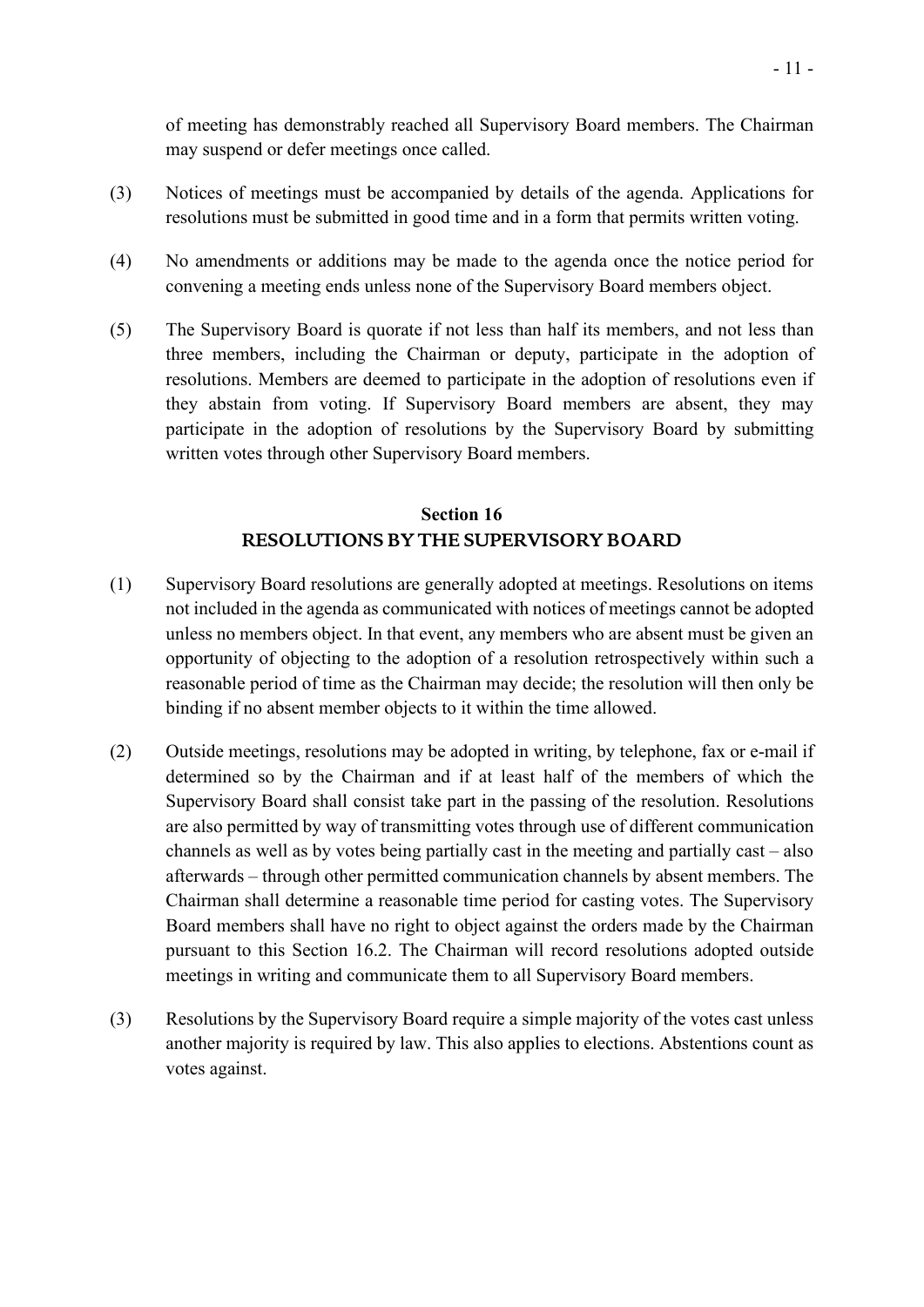### **Section 17**

# **MINUTES OF SUPERVISORY BOARD MEETINGS AND RESOLUTIONS**

- (1) Minutes must be produced of Supervisory Board meetings and signed by the Chairman, stating where and when the meeting was held, who was present, items on the agenda, the essence of the proceedings and the resolutions adopted by the Supervisory Board. The Chairman, or, if he is incapacitated, his deputy, must send signed copies of the minutes out to all Supervisory Board members.
- (2) Where Supervisory Board resolutions are adopted outside meetings, the provisions of para. (1) apply *mutatis mutandis*, except that the minutes must also state the means by which the resolution was adopted.

## **Section 18 DUTIES OF THE SUPERVISORY BOARD**

- (1) The Supervisory Board has all the duties and rights assigned to it by law, these Articles of Association and otherwise. Supervisory Board members are not bound by orders or instructions.
- (2) The Supervisory Board may stipulate rules of procedure for the Management Board stating that its consent is required for certain acts of business relating to the Company or its subsidiaries, especially such acts of business that fundamentally change the Company's assets, financial condition or results of earnings or risk exposure. Should the Management Board issue its own results of procedure pursuant to Section 9 para. (2), the Supervisory Board may not consent to this unless it includes a list of transactions for which consent is required pursuant to (1) above. The Supervisory Board may also resolve to subject other transactions to its consent.
- (3) The Supervisory Board may resolve amendments to the Articles of Association that only affect the wording.

### **Section 19 COMMITTEES**

- (1) The Supervisory Board may form committees from amongst its numbers and define their powers in its rules of procedure, and may delegate its executive powers to such committees insofar as the law allows (executive committees).
- (2) Committees must report to the Supervisory Board regularly on their work.
- (3) Internally, committees are subject to the provisions of Sections 15, 16 and 17 *mutatis mutandis*.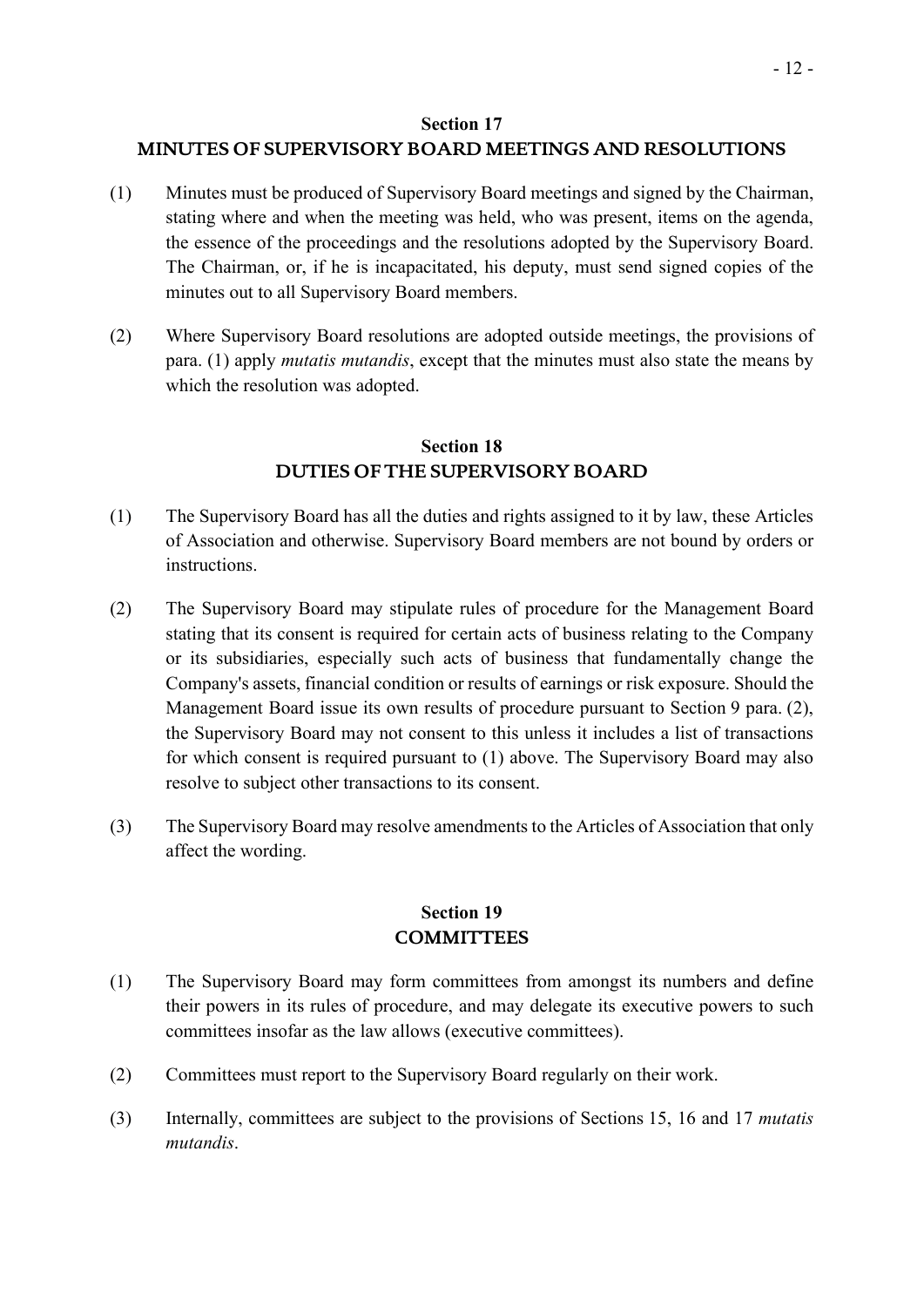### **Section 20 CONFIDENTIALITY**

- (1) Supervisory Board members may not disclose any confidential information and secrets which become known to them through being on the Supervisory Board, even once they leave office. Should a Supervisory Board member intend to disclose information to third parties where it cannot be ruled out with any certainty that such information is confidential or represents Company secrets, they must inform the Chairman first and allow him opportunity to comment.
- (2) Departing Supervisory Board members must return all confidential documents relating to the Company in their possession to the Chairman or the Vice-chairman of the Supervisory Board.

### **Section 21 REMUNERATION OF THE SUPERVISORY BOARD**

- (1) In addition to the reimbursement of his expenses, each member of the Supervisory Board shall receive a remuneration of EUR 25,000 per financial year. If a member of the Supervisory Board did not work for the Company as a member of the Supervisory Board for the entire financial year, he/she shall only be entitled to a corresponding proportion of the remuneration in proportion to the actual term of office to the entire financial year. In addition, the members of the Supervisory Board receive EUR 1,000 for each Supervisory Board meeting (attendance fee) they attend in person, but for no more than five meetings per financial year. The chairperson receives double and the deputy chairperson 1.5 times this remuneration. For committee work, the chairperson of a committee receives EUR 7,000.00 per financial year, the other committee members each receive EUR 1,000.00 per financial year. If a member of the committee was not active as a committee member for the entire financial year, he/she shall only be entitled to a correspondingly proportional remuneration in the ratio of the actual time as a committee member to the entire financial year. The remuneration is payable quarterly in arrears. The provisions of this paragraph 1, as approved by the Annual General Meeting held on 25 May 2022, shall apply for the first time in respect of the financial year commencing on 1 January 2022 and with effect for the period commencing on 1 January 2022.
- (2) Supervisory Board members will also receive reimbursement for any value added tax they incur on their disbursements and/or Supervisory Board remunerations insofar as they are entitled to charge the company VAT separately and exercise that right.
- (3) The company will ensure that the members of its Supervisory Board are included in an insurance policy against financial loss liability as part of a D&O insurance policy taken out by the Company in its own interests for its executive bodies and certain directors, insofar as such an insurance policy exists. The company will pay the premiums on such insurance.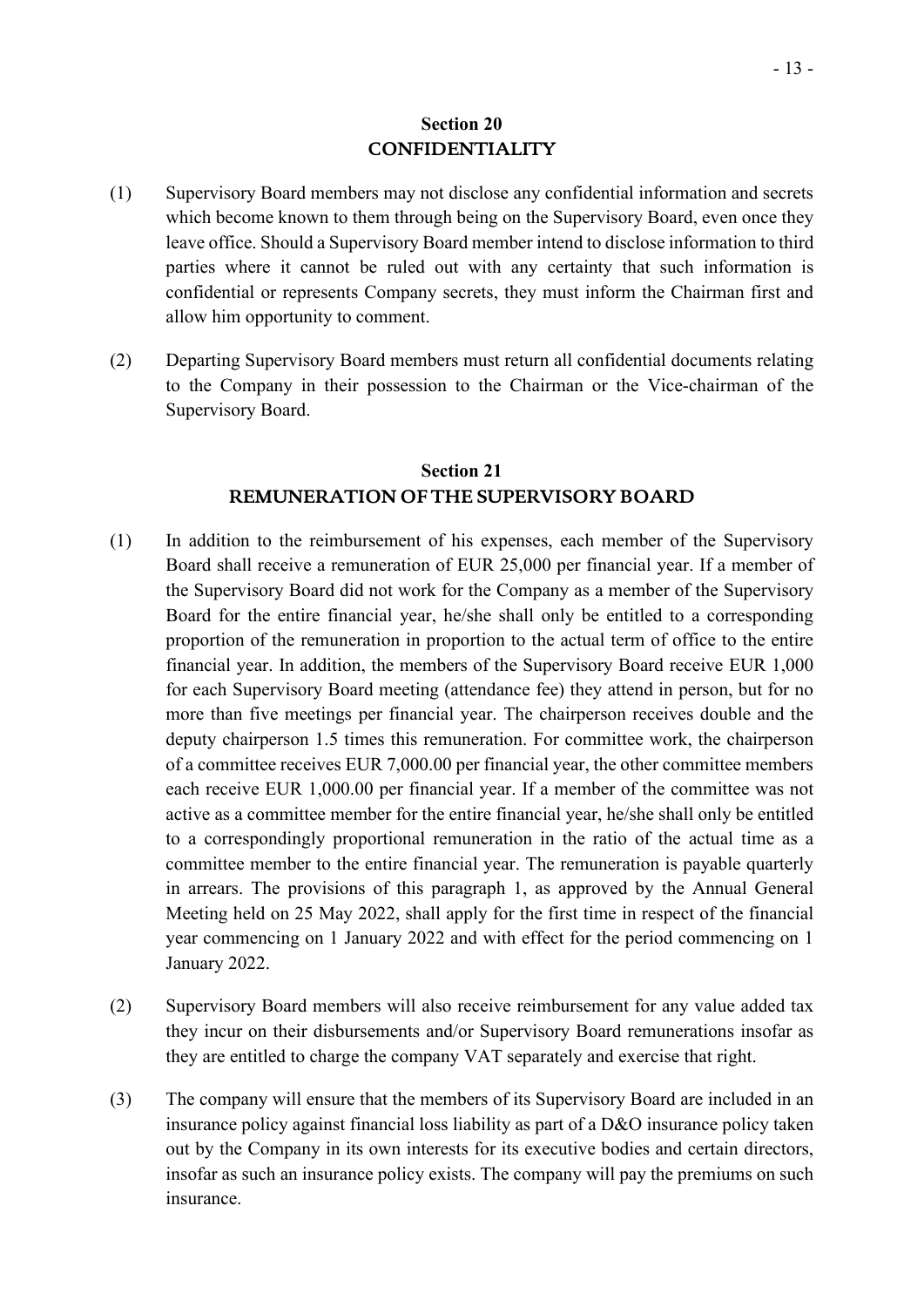#### **III. GENERAL MEETING**

### **Section 22 VENUE OF THE GENERAL MEETING**

General meetings of the Company are held at the Company's registered office, in a German city with a population over 100,000 or at a German stock exchange.

### **Section 23 CONVENING GENERAL MEETINGS**

- (1) General meetings are convened by the Management Board and by the Supervisory Board where required by law.
- (2) Unless any other period is stipulated by law the General Meeting must be convened at least 30 days prior to the date of the meeting. The notice period must be extended to include the days of the registration period (Section 24 para. 1). Statutory provisions apply to the calculation of this period.

### **Section 24 ATTENDANCE AT THE GENERAL MEETING**

(1) Shareholders are entitled to attend the Annual General Meeting and to exercise their voting rights if they have registered prior to the meeting. The registration must be received by the Company or another place specified in the invitation in text form in the German or English language within the statutory period prior to the Annual General Meeting. The Management Board is authorized to provide for a shorter period of registration, to be measured in days, instead of the statutory period.

Shareholders must further provide evidence of their entitlement to attend the Annual General Meeting and to exercise their voting rights. For this purpose, a proof of share ownership in text form issued by the last intermediary according to § 67c Section 3 AktG is required. The evidence must refer to a date to be determined in the invitation in accordance with the statutory requirements and must be received by the Company or one of the other offices specified in the invitation within the statutory period before the Annual General Meeting. The Management Board is authorized to provide for a shorter period, to be measured in days, instead of the statutory period

(2) Votes may be cast by a proxy. If and to the extent that the assignment of proxy is not subject to the application of Section 135 German Stock Corporation Act, the assignment, revocation and proof of proxy must be provided to the Company in text form. In the event that the Company authorizes designated voting proxies, the invitation may also define a simplified procedure for assigning and revoking proxy. Proof of proxy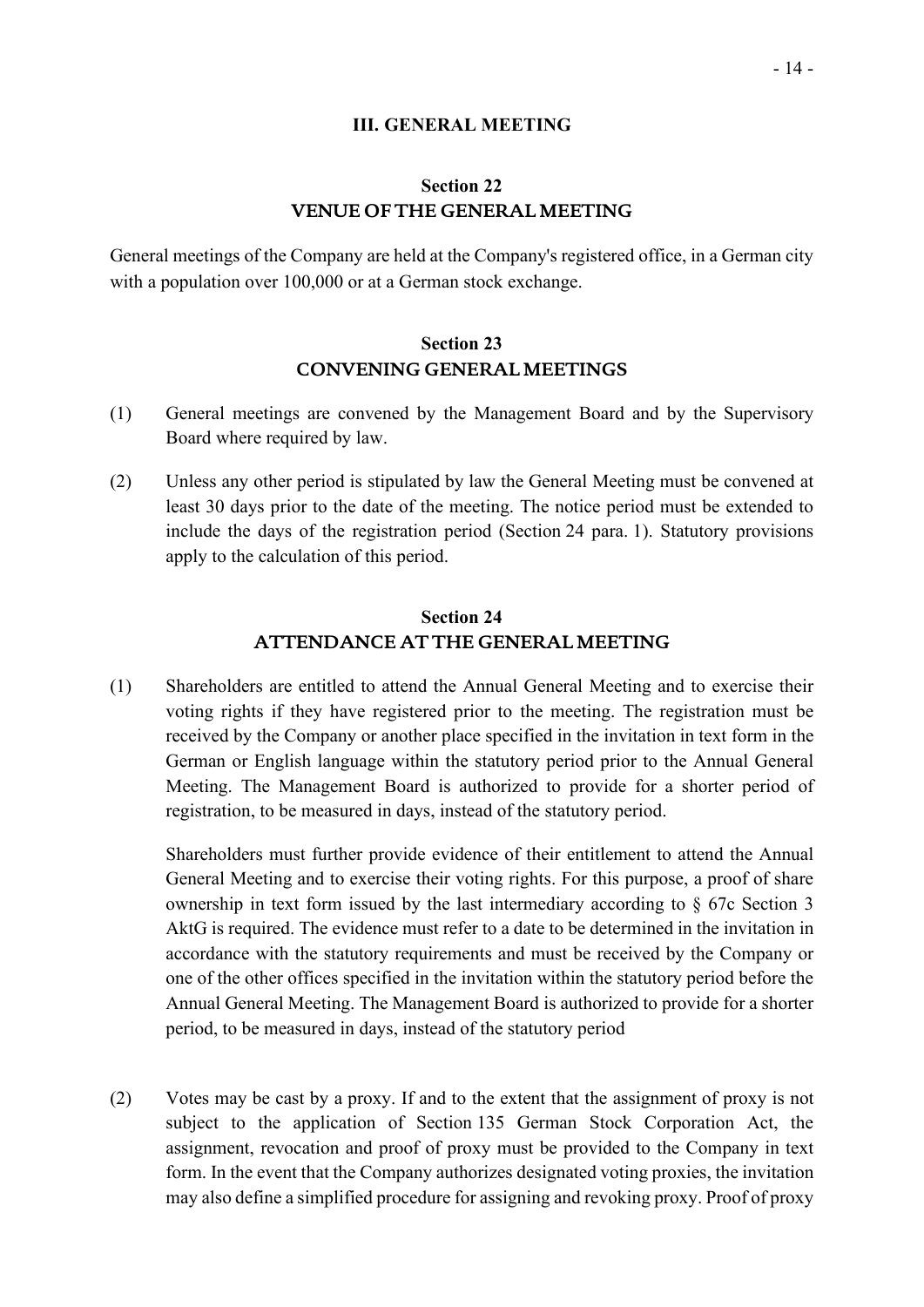can also be transmitted to the Company using a means of electronic communication to be defined in more detail by the Management Board.

- (3) Subject to corresponding notification in the invitation to the General Meeting, the chairman of the meeting may permit the full or partial video and audio transmission of the General Meeting in a form to be determined in more detail by the chairman of the meeting.
- (4) Subject to prior notification in the invitation to the General Meeting, the Management Board may permit shareholders to participate without actually attending the General Meeting or appointing a proxy, and may further permit them to exercise in part or in whole some or all of their rights using electronic means of communication.
- (5) The Management Board is authorized to provide that shareholders may cast their votes in writing or by means of electronic communication (postal voting) even without participating in the Annual General Meeting.
- (6) The members of the Management Board and the Supervisory Board should personally attend the Annual General Meeting. If a member of the Supervisory Board is unable to attend the Annual General Meeting because he/she is abroad for an important reason or would have to make considerable journeys to the place of the Annual General Meeting due to his/her residency abroad, he/she may also participate in the Annual General Meeting by means of video and audio transmission.

# **Section 25 VOTING RIGHTS**

Each share carries one vote at the General Meeting.

## **Section 26 CHAIRING GENERAL MEETINGS**

- (1) General Meetings are chaired by the Chairman of the Supervisory Board or another Supervisory Board member he nominates. Should neither the Chairman nor another Supervisory Board member nominated for this purpose by the Chairman be present or prepared to chair the General Meeting, the Supervisory Board will appoint the chairman of the general meeting. If a chairman of the general meeting cannot be determined in accordance with the aforementioned procedure, the General Meeting will elect the chairman of the general meeting.
- (2) The chairman of the general meeting chairs the meeting and determines the order of consultation and voting procedures. The chairman of the general meeting may limit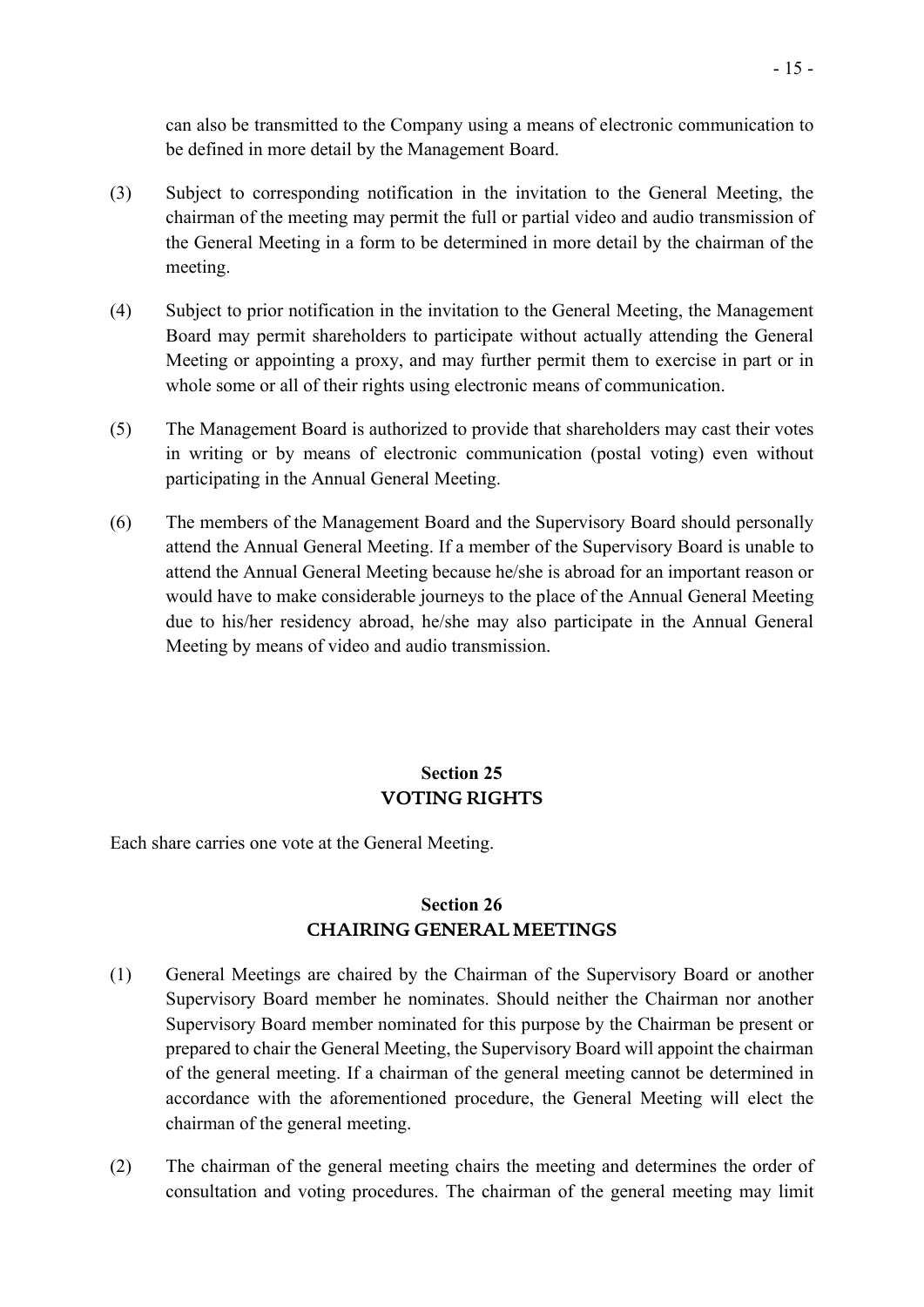shareholders' rights to ask questions and speak to a reasonable time. In particular, he may set a reasonable timeframe for the proceedings of the meeting as a whole, individual items on the agenda and individual times for speaking and asking questions at the start of the General Meeting or while it is in progress.

### **Section 27 ADOPTION OF RESOLUTIONS**

- (1) Resolutions by the General Meeting are adopted by a simple majority of the votes cast, and, where a majority of the capital is required, by a simple majority of the capital represented at the adoption of the resolution, unless otherwise stipulated by the law or these Articles of Association. To the extent legally permissible, a simple majority is also required for amendments to the Articles of Association and capital increases or decreases.
- (2) Should the first round of voting not produce a majority in accordance with para. (1), a second round will be held during which the candidate obtaining the greater number of votes wins. Should the second round be tied between the applicants, the matter will be decided by the chairman drawing lots.